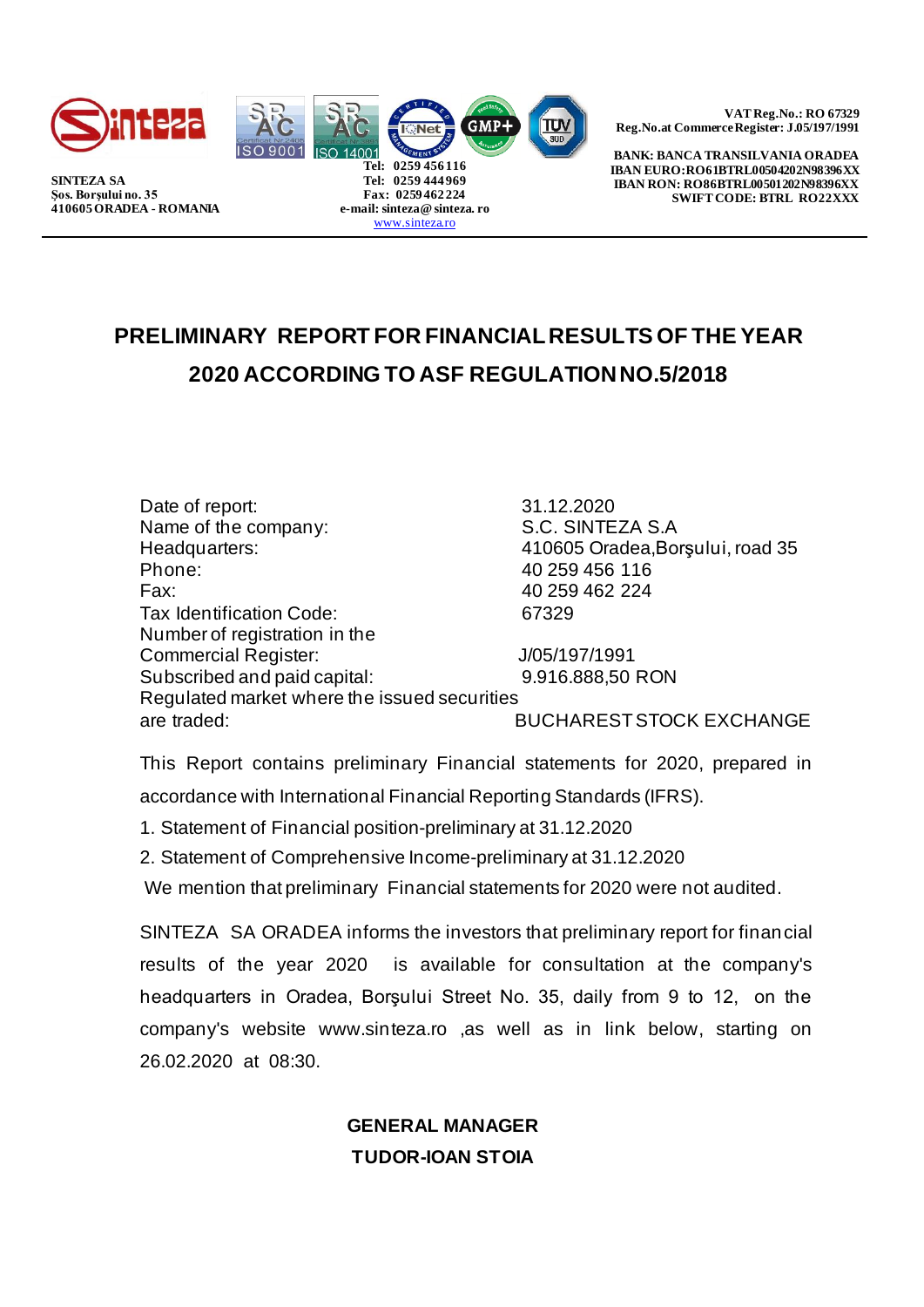## **Financial statements preliminary at 31.12.2020**

## **1. Individual and consolidated Financial Statements-preliminary 31.12.2020**

| <b>INDICATOR</b>                                             | <b>INDIVIDUAL</b> |              | <b>CONSOLIDATED</b>    |              |
|--------------------------------------------------------------|-------------------|--------------|------------------------|--------------|
|                                                              | 31-Dec-2019       | 31-Dec-2020  | 31-Dec-2019            | 31-Dec-2020  |
| Tangible assets                                              |                   |              |                        |              |
| Freehold land and land improvements                          | 14,565,500        | 14,565,500   | 14,565,500             | 14,565,500   |
| <b>Buildings</b>                                             | 11,724,640        | 11,311,786   | 11,724,640             | 11,311,786   |
| Technical installations and transport means                  | 14,552,554        | 13,234,203   | 14,552,554             | 13,234,203   |
| Furniture, office automation equipments                      | 23,789            | 50,821       | 23,789                 | 50,821       |
| Tangible assets in progress                                  | 1,922,367         | 1,837,984    | 1,922,367              | 1,837,984    |
| Advance payments for tangible assets                         |                   |              |                        |              |
| <b>Total of tangible assets</b>                              | 42,788,850        | 41,000,294   | 42,788,850             | 41,000,294   |
| Intangible assets                                            |                   |              |                        |              |
| Concessions, patents, licences, trademarks                   | 205,062           | 163,469      | 205,062                | 163,469      |
| Investment assets                                            |                   |              |                        |              |
| Shares owned at branch offices and other<br>fixed securities | 32,114            | 30,966       | 35,013                 | 33,866       |
| Rights to use the assets leased                              | 74,898            | 56,924       | 74,898                 | 56,924       |
| <b>Total of intangible assets</b>                            | 43,100,924        | 41,251,653   | 43,103,824             | 41,254,553   |
|                                                              |                   |              |                        |              |
| Currentassets                                                |                   |              |                        |              |
| <b>Stocks</b>                                                | 3,239,102         | 996,762      | 3,242,773              | 1,000,433    |
| Trade receivables and other receivables                      | 3,052,091         | 3,412,581    | 1,274,370              | 1,634,860    |
| Accrued expenses                                             | 225,379           | 206,524      | 225,379                | 206,524      |
| Cash and cash equivalent                                     | 38,444            | 32,503       | 61,916                 | 54,639       |
| Assets classified as being held for sale                     | 3,602,553         | 3,602,553    | 3,602,553              | 3,602,553    |
| <b>Total of current assets</b>                               | 10,157,569        | 8,250,923    | 8,406,991              | 6,499,009    |
| <b>Total of assets</b>                                       | 53,258,493        | 49,502,576   | 51,510,815             | 47,753,562   |
| Shareholders' equities                                       |                   |              |                        |              |
| Share capital                                                | 9,916,889         | 9,916,889    | 9,916,889              | 9,916,889    |
| Share premiums                                               |                   |              |                        |              |
| Reserves                                                     | 27,500,241        | 27,500,241   | 28,939,479             | 28,939,479   |
| Result of the year                                           | $-4,061,287$      | $-5,222,953$ | $-4,114,704$           | $-5,277,482$ |
| Result carried forward                                       | 3,300,876         | $-760,411$   | 263,744                | $-3,850,961$ |
| Other elements of shareholders' equities                     | $-540$            | $-540$       | $-540$                 | $-540$       |
| Minority interests                                           |                   |              | $-3,891$               | $-4,018$     |
| Total of shareholders' equities                              | 36,656,179        | 31,433,226   | 35,000,977             | 29,723,367   |
| Long-term liabilities                                        |                   |              |                        |              |
| Long-term loans and other liabilities                        | 790,277           | 402,404      | 790,277                | 402,404      |
| Deferred income                                              |                   |              |                        |              |
| Provisions                                                   |                   |              |                        |              |
| Deferred tax liabilities                                     | 3,652,504         | 3,652,504    | 3,652,504<br>4,442,781 | 3,652,504    |
| <b>Total of long-term liabilities</b>                        | 4,442,781         | 4,054,908    |                        | 4,054,908    |
| Currentliabilities<br>Short-term loans                       | 5,897,336         | 5,577,315    | 5,897,336              | 5,577,315    |
| Trading liabilities and other liabilities,                   |                   |              |                        |              |
| including derivatives                                        | 6,124,802         | 8,252,254    | 6,032,326              | 8,211,499    |
| Deferred income                                              | 30,820            | 78,298       | 30,820                 | 78,298       |
| Provisions                                                   | 106,575           | 106,575      | 106,575                | 108,175      |
| Liabilities classified as being held for sale                |                   |              |                        |              |
| <b>Total of current liabilities</b>                          | 12,159,533        | 14,014,442   | 12,067,057             | 13,975,287   |
| <b>Total of liabilities</b>                                  | 16,602,314        | 18,069,350   | 16,509,838             | 18,030,195   |
| Total of shareholders' equities and                          |                   |              |                        |              |
| liabilities                                                  | 53,258,493        | 49,502,576   | 51,510,815             | 47,753,562   |